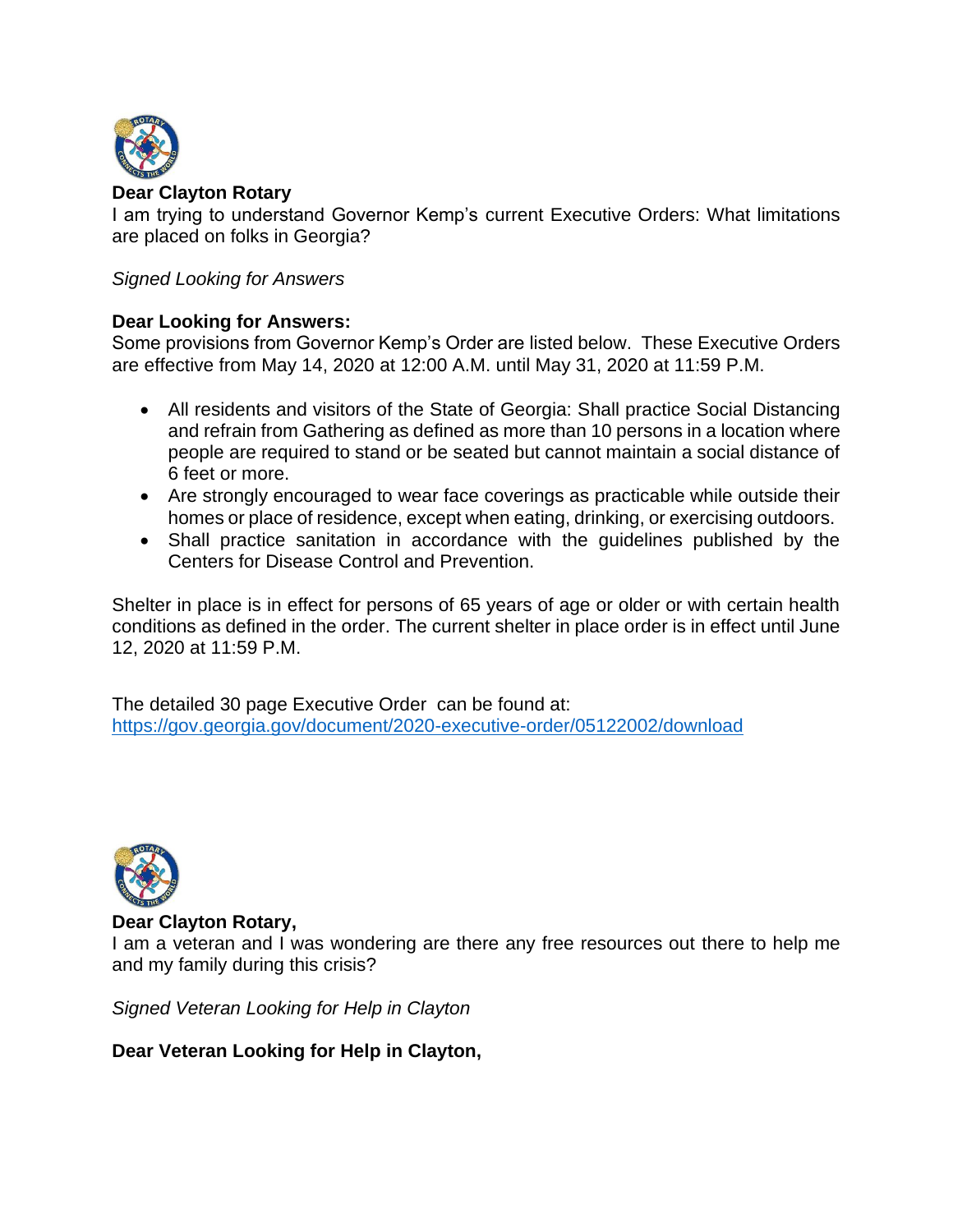There are a number of resources out there that provide help for our Veterans. If you need assistance during this pandemic for your health and finances, please see the list of resources below that veterans, active duty military and their families can receive.

The Veterans Health Administration recently received \$17.2 billion from the Coronavirus Aid, Relief, and Economic Security (CARES) Act. With this money, the VA increased access to telehealth and has said it will serve even those veterans not enrolled in the VA system.

- Education Tutor.com: On-demand, online tutoring and homework is offered at no cost to eligible service members and their dependents.
- Financial Red Cross: Veterans may contact their local Red Cross chapter to be connected with local, state and national resources. Military family support can submit an online request or call 877-272-7337. Medical assistance also is available.
- Service Relief Organizations: Veterans in need of financial assistance may contact their respective aid organizations for help with loans, grants or a combination of both. Each branch has its own group: Air Force Aid Society, Army Emergency Relief, Coast Guard Mutual Assistance and Navy-Marine Corps Relief Society.
- Wounded Warrior Project COVID-19 Relief Program: Project participants who registered before April 8 are able to apply for assistance if they are in financial hardship, including inability to pay for food, housing or utilities. The organization committed \$10 million to veterans and has asked other companies and groups to match its efforts.
- Mental and Physical Health Cohen Veterans Network: Free and virtual mental health services to those who live in California, Colorado, the District of Columbia, Florida, Maryland, Pennsylvania, New York, North Carolina, Tennessee, Texas, Virginia and Washington.
- Headstrong: Post-9/11 veterans and their families are offered free and confidential mental health treatment.
- Tricare: The health care program for active-duty service members, military retirees and their families temporarily covers telehealth for applied behavior analysis, a therapy that focuses on improving specific actions, as well as parent or caregiver guidance services.
- Vets4Warriors: The military community, family members and caregivers can seek help from the confidential peer support network that operates 24 hours a day. This includes immediate, free and long-term peer support through private chat, email, phone and text conversations.
- News and Information AARP Community Connections: Find or start a mutual aid group in your community that offers resources amid the pandemic. If you are feeling isolated, you may even request a call from a trained AARP volunteer.
- Blue Star Families Pain Points Poll: Participate and view the results of this ongoing poll that is measuring the changing needs of the military community. Blue Star Families is using the information to alert military, government, and nonprofit leaders to challenges as they arise.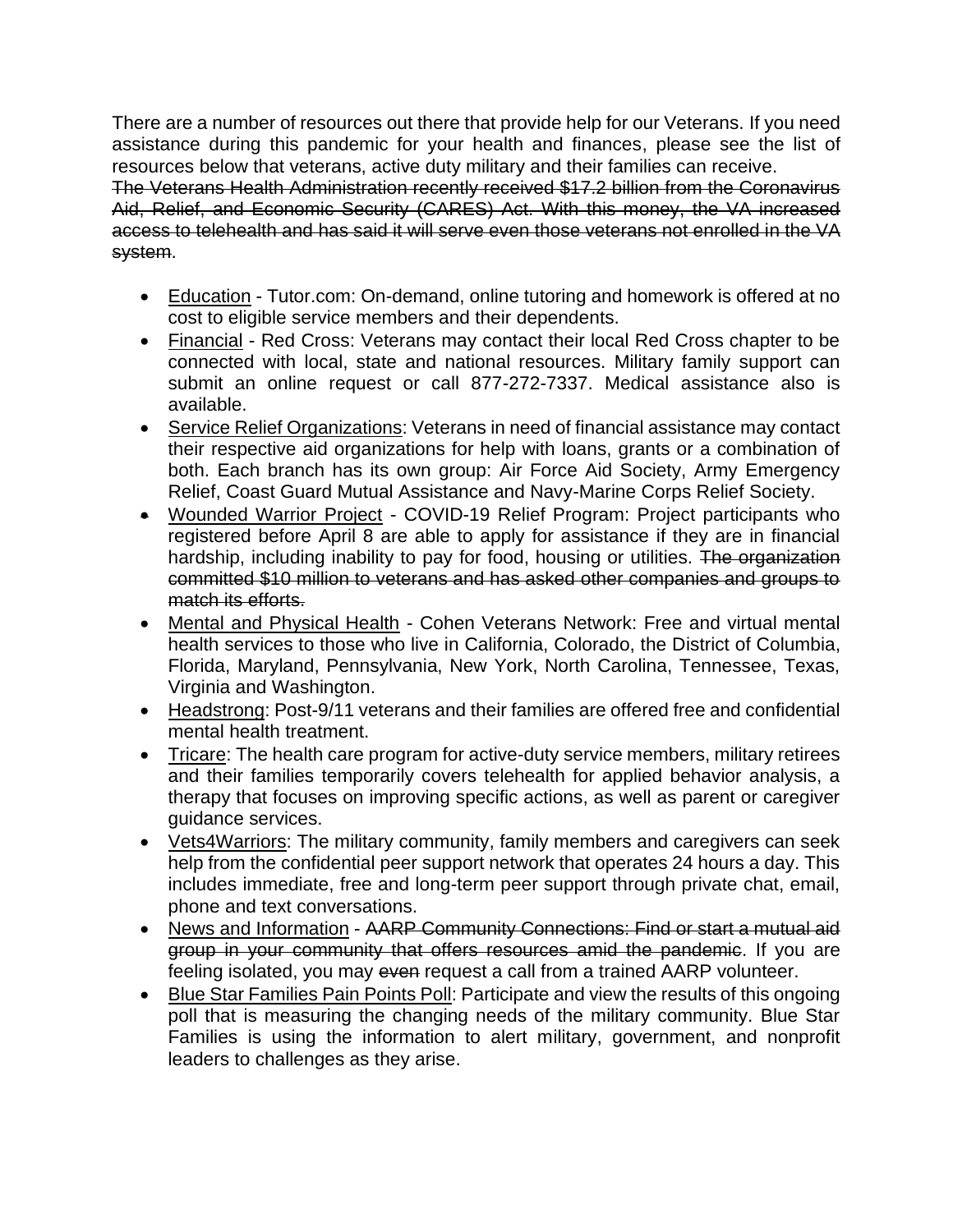- COVID-19 Military Support Initiative: The Blue Star Families organization is partnering with the Association of Defense Communities to provide information, expertise and resources to military and veteran families.
- Military OneSource: The Department of Defense is coordinating with the federal Centers for Disease Control and Prevention to provide outbreak updates for the military community.
- Veterans Affairs services Appeals and claims: Veterans are eligible for deadline extensions on claims and appeals, such as suspending actions on veteran debt under the Treasury Department and repayment on previous Veterans Affairs debts. Paperwork also may be submitted late for a variety of other claims.
- Facebook Portal Smart Device: Active participants in VA caregiver support programs or VA geriatric services are eligible to receive the smart video calling device for free. Facebook donated more than 7,400 portals to the VA that are being distributed with the help of the American Red Cross Military Veteran Caregiver Network. The goal is to reduce isolation and improve social connectedness.
- MyHealthEVet: Veterans can sign in to send a secure message to their doctors. Other telehealth options include VA Video Connect, an app available for Macintosh and Windows computers as well as Android and Apple mobile devices, which allows them to explain their conditions and receive a prompt diagnosis.
- VA caregiver support: Caregivers can find specialized support and community connections through two programs. Local caregiver support coordinators can help you find services in your area, or call the Caregiver Support Line, 855-260-3274, to speak with a licensed professional.
- Vet Centers: Veterans, active-duty service members and their families can seek out Vet Centers, an extension of the VA medical centers nationwide. Individual, group, marriage and family counseling plus care coordination are available. Its call centers are always open at 877-927-8387.



My husband and children have been locked down now for almost 2 months and our anxiety level is at an all-time high and I believe it is beginning to impact our family. Any suggestions on how to deal with it?

*Signed Struggling in Sky Valley* 

### **Dear Struggling in Sky Valley, (from an article in the AJC that originated in the Washington Post)** If you're feeling anxious, that's understandable — and you are not alone.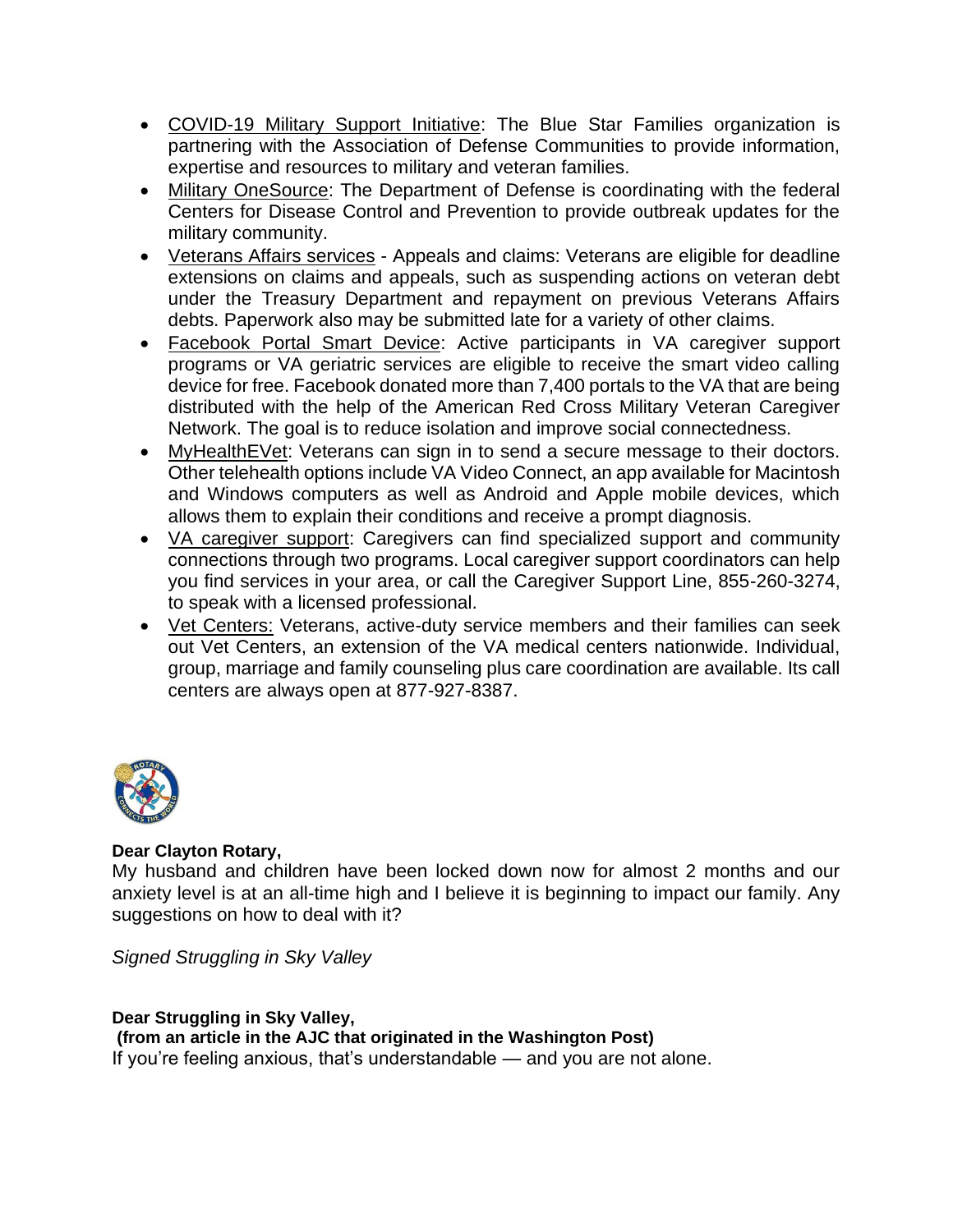A recent American Psychiatric Association poll found more than one third of Americans think the coronavirus crisis is seriously affecting their psychological health. And calls and texts to mental health hotlines have dramatically increased.

Let's look at three problems that can be caused or exacerbated by anxiety, and steps you can take to address those issues:

1. Sleeplessness - Experts recommend maintaining a consistent bedtime, limiting caffeine and alcohol intake, removing visible alarm clocks, exercising and getting at least some exposure to daylight each day, if possible

2. Difficulty focusing - Because the coronavirus threatens our health, livelihoods and way of life, we are consumed by reading and watching news about it and by thinking about ways to protect ourselves from it.

The problem is we might also need to be teleworking and home-schooling our kids.

To improve your concentration, start by reducing your tasks to the most essential ones. Each evening, list the things that need to be done the next day, and rank them by importance and urgency Schedule specific times when you will do the most important and urgent chores, making sure to give yourself breaks about every 45 minutes. Be kind to yourself, accepting that it is completely normal to be stress at this time

3. Forgetfulness - Many of us are also having difficulty remembering and managing relevant information.

Use relaxation activities such as yoga, mindfulness, exercise and spending time in nature, if possible.

"Doing activities such as crossword puzzles, Sudoku, crafts, video games or playing the piano, may also be helpful



.

**Dear Clayton Rotary:** I want to help local farmers. Is there a way to buy directly from them**?**

*Signed Buying From Local Farmers*

# **Dear Buy From Local Farmers:**

There are a number of nearby farms and growers' associations that let you order online and offer easy pick-up. Here are just a few to consider: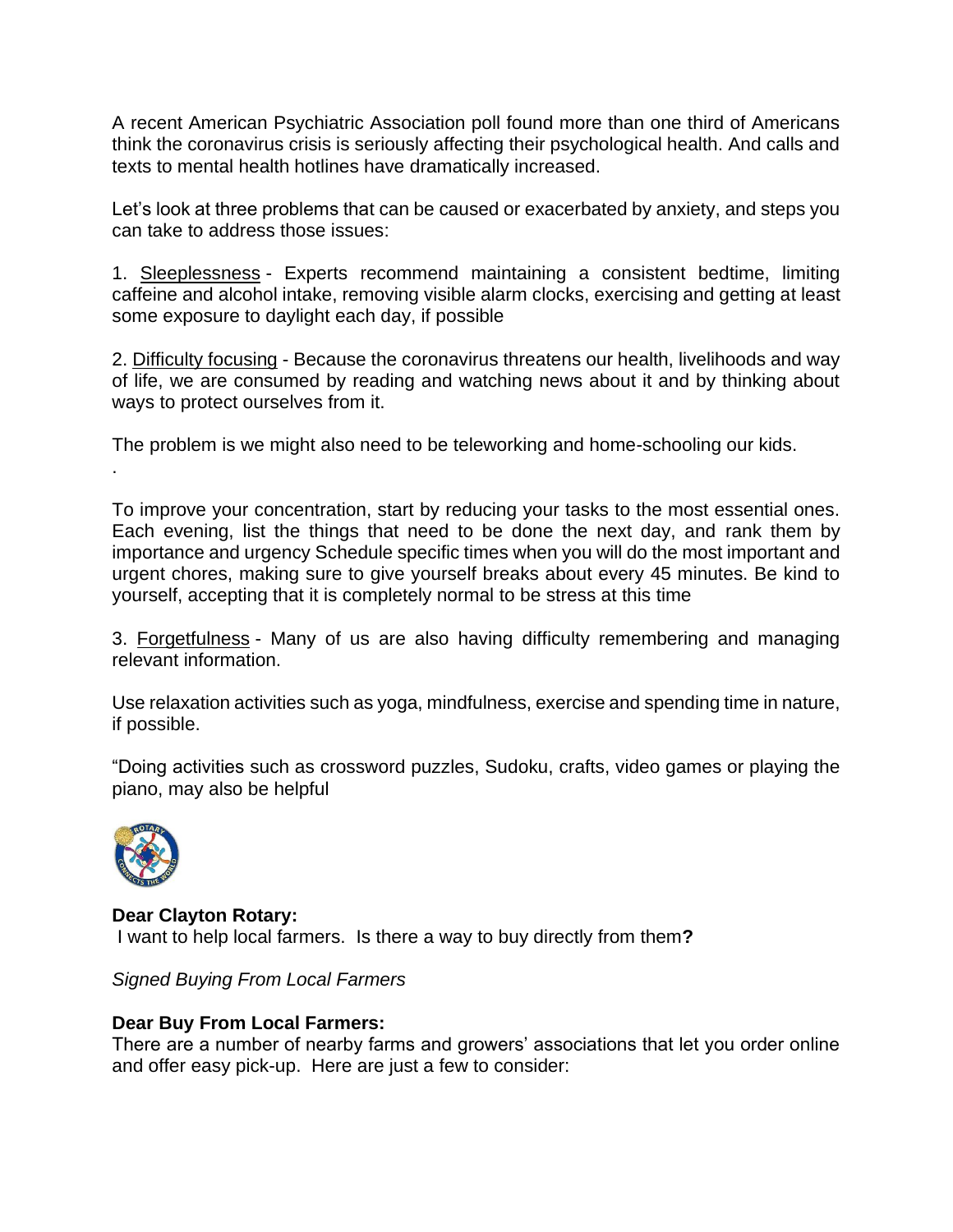- Northeast Growers Association pulls together more than 50 farmers. The Association accepts orders on their website from Friday 9:00 PM through Monday at 9:00 PM and have pickups on Wednesdays from 5:00 pm to 6:30 pm at locations in Tiger, Clarkesville and Gainesville. [northeastgeorgia.locallygrown.net.](https://northeastgeorgia.locallygrown.net/)
- Osage Farms is taking orders online and will bring your produce right to your car! [www.osagefarm.com](http://www.osagefarm.com/)
- Ladybug Farm, sells produce, as well as plants that will let you grow your own. [www.ladybugfarms.net](http://www.ladybugfarms.net/)
- *August Produce* is a local wholesale produce supplier that is currently selling directly to the consumer.as a way to keep their trucks running and staff on the payroll. To order call 828-526-4617. You must call and order ahead, for a pick up at their warehouse in Rabun Gap.
- Timpson Creek Farm on 6093 Highway 76 has pickup and online service for fresh, organic produce 706-236-7255

Buying fresh local produce at good prices is good for you and our local farmers.

**Rabun County: If you have a question concerning your current personal or business economic struggles, please email [Claytonrotary1@gmail.com.](mailto:Claytonrotary1@gmail.com) We will respond to as many as we can. Go to the www.claytonrotary.com to see responses, new topics and updates to earlier community questions.** 

### **Dear Clayton Rotary:**

We are out of work and unable to afford to buy food**.** Where can we turn for help in these desperate times?

### *Anxious and in need of food*

#### **Dear Anxious and in need of food:**

Good news. There are several options to obtain free food for yourself and your family. No questions about finances or residency will be asked. Please be judicious in utilizing the wonderful organizations addressing this need as food supplies, staff, and volunteers are sometimes limited. Many of the pre-COVID 19 mobile distribution food sites have been temporarily closed but the following are open.

Monday through Friday: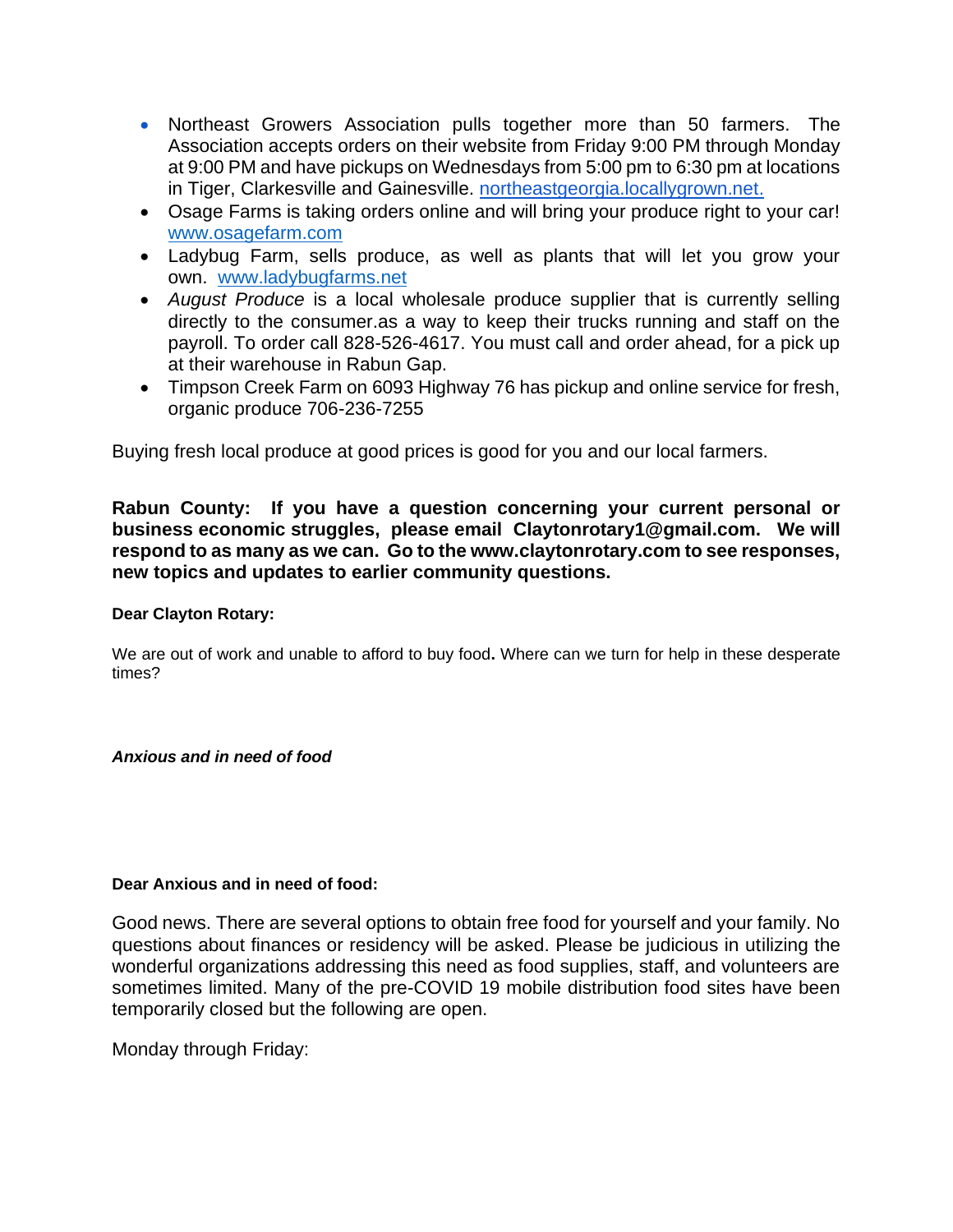Go to the Foodbank in Clayton from 7:30 am to 4:30 pm to pick up food. Knock on the main Food Bank door for assistance. The building is closed to the public and someone will come out to greet you. Boxes will be distributed by family size.

Saturdays:

 $\cdot$  Second Saturday of every month starting May 9<sup>th</sup>, the Food Bank will have a distribution from 8:00am to 10:00 am.

· Third Saturday of every month the Rabun Gap Presbyterian church will begin distribution at 8:30 am

On the third Monday of every month starting May 18<sup>th</sup>, the Rabun Christian Food Ministry will be at the Food Bank distributing boxes of food from 8:30am to 4:00pm.

Finally, the American Legion located in Mountain City is distributing Food and a hot lunch every Thursday from 8:00am to 7:00pm.NE Georgia Food Bank

Mountain Branch Director - James Brim

46 Plaza Way, Clayton GA 30525

706-782-0780

We are blessed to live in an incredibly generous Rabun County!

# **Dear Clayton Rotary:**

Does the Governor's Order mean I am forced to be open?

*Business Owner* 

### **Dear Business Owner:**

Nobody can *force* your business to re-open or rehire furloughed employees. The Order provides the right to have some businesses open again. As of 11:59 p.m. on April 30, Georgia's "shelter in place" orders expired for the majority of Georgia businesses. However, businesses that choose to open must continue to operate with strict social distancing and sanitation rules to keep customers and employees safe through May 13, 2020. Businesses that *must* cease in-person operations and close to the public are: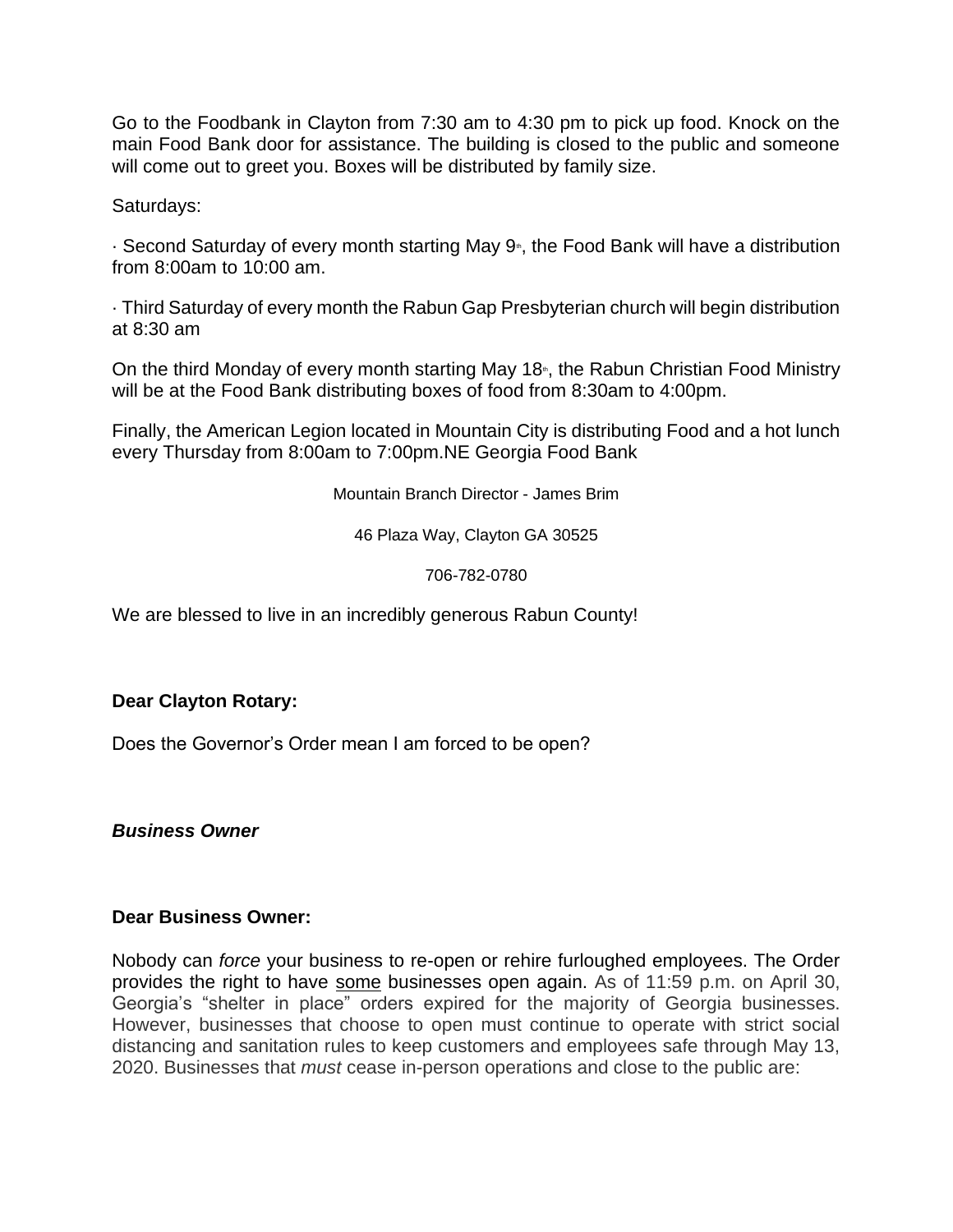- Bars
- Nightclubs
- Theaters
- Live performance venues
- Amusement parks
- Public Swimming Pools

Is there a service out there that I can contact about helping me with credit card balances and what to do if I cannot pay?

# *In Debt and worried*

### **Dear in Debt and worried:**

Yes, there is! The National Foundation for Credit Counseling has a portal that people can call and receive free credit guidance from a nonprofit credit counselor. If you are trying to manage multiple credit accounts and not sure what to do or if you were in good standing before the virus and need a payment relief plan or if you are uncomfortable asking your credit card company for help, this free service can help. For assistance go online to www.NFCC.org.

### **Dear Clayton Rotary:**

I recently lost a family member due to illness (not COVID-19) and was unable to have a funeral because of the virus restrictions. Are there any services or groups that I can seek out for comfort for our family?

# *Grieving in Clayton*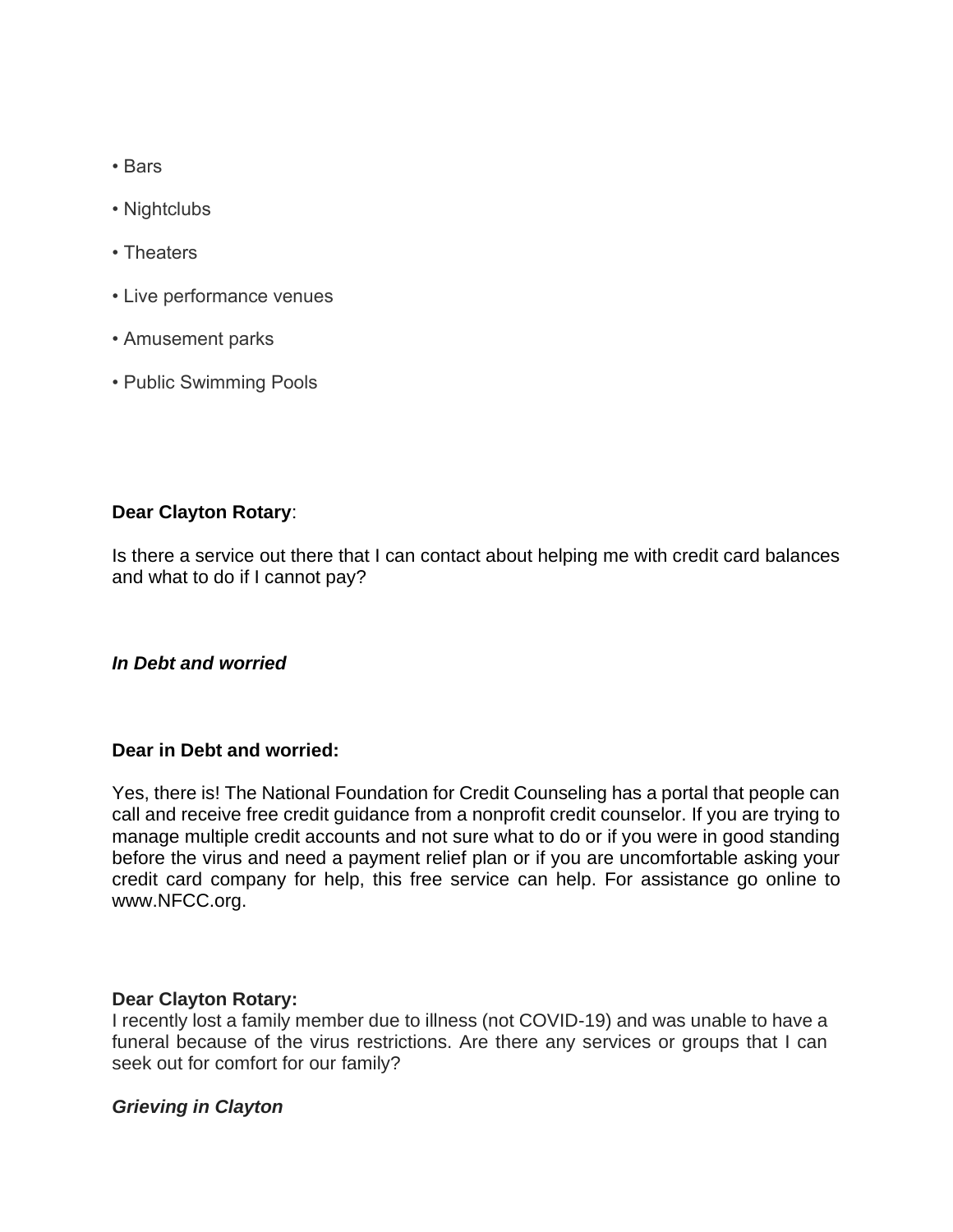## **Dear Grieving in Clayton:**

It is always a difficult time when a loved one passes on. Having a funeral or memorial service is one way we can receive comfort and provide closure. It is sad that we cannot do that now. The First Methodist Church of Clayton sponsors a program called "Griefshare". GriefShare sessions contain three key elements: videos featuring experts on grief recovery topics, a workbook with exercises to personalize the information, and most importantly, a time for discussions about the videos and for sharing with other participants about coping with the loss of a loved one. A new session will start on May 17th at 3:00 - 4:30 p.m. You can get more information about GriefShare by calling Clayton First United Methodist Church at 706-782-4426, emailing **griefshare@claytonmethodist.com** or visiting the website at **GriefShare.org**.

## **Dear Clayton Rotary**:

The maximum amount of a stimulus payment for a person on Social Security is \$1,200 for a qualifying adult. However, I have two grandchildren living with me that I am fully responsible for, but I have not filed income tax forms in the last two years, can I collect any additional funds for these children?

# *Household Dependents Caregiver*

### **Dear Household Dependent Care Giver:**

There is also an additional \$500 stimulus payment available for each qualifying child under the age of 17. While SSI beneficiaries will receive the full \$1,200 stimulus payment automatically, those who didn't file federal tax returns in 2018 or 2019 will need to use the IRS online tool for non-filers to register to receive an additional \$500 stimulus payment per qualifying child. The IRS is urging SSI beneficiaries to register by May 5 to avoid delays in receiving the additional \$500 stimulus payment per eligible child. Those missing the May 5 deadline will need to file 2020 tax returns next year to claim the \$500 child stimulus payments.

To register using the non-filers tool you will need: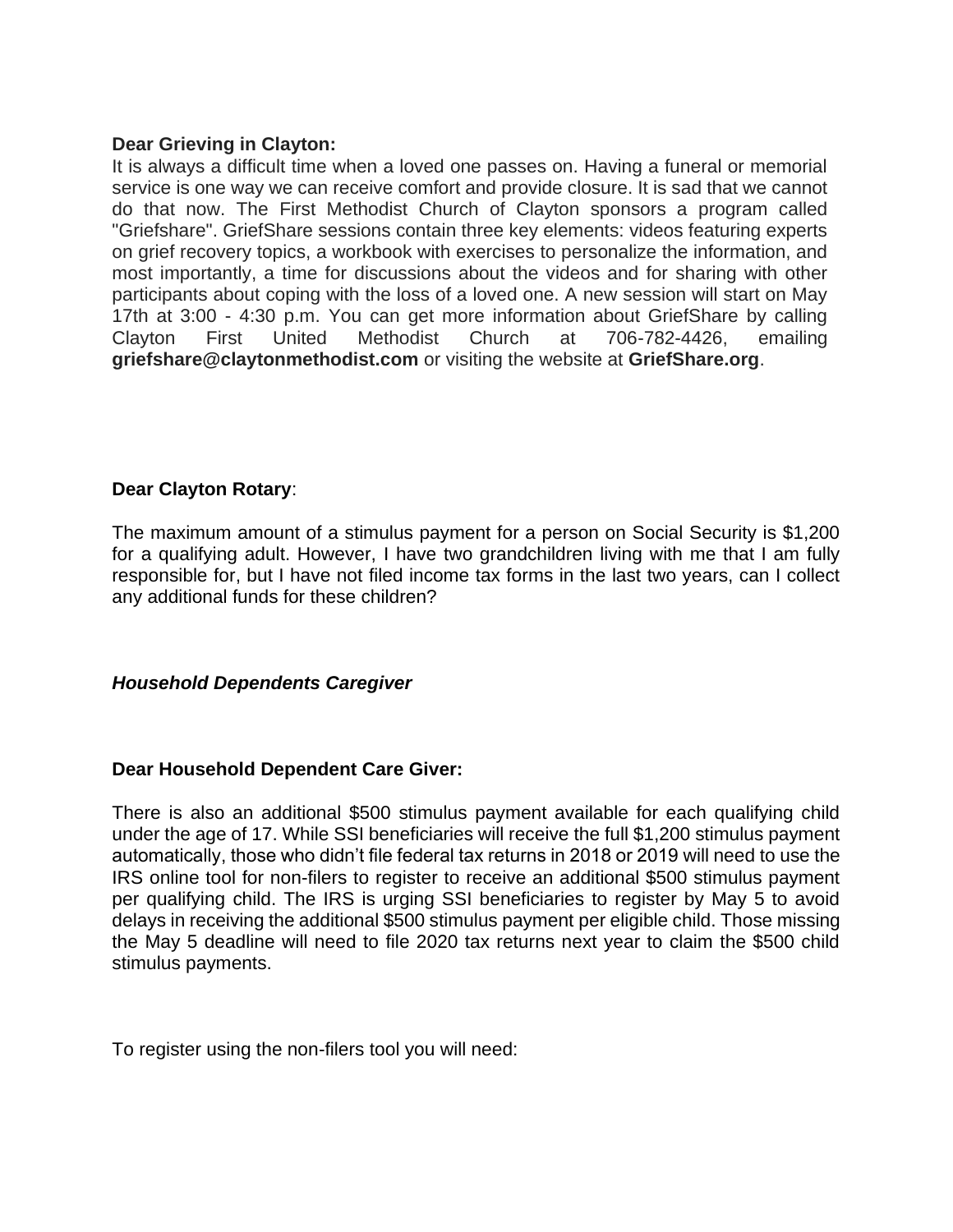- Full name, current mailing address and an email address
- Date of birth and valid Social Security number
- Bank account number, type and routing number
- Identity Protection Personal Identification Number (IP PIN) you received from the IRS or Driver's license or state-issued ID, if you have one
- For each qualifying child: name, Social Security number or Adoption Taxpayer Identification Number and their relationship to you or your spouse

The IRS says SSI beneficiaries will not be able to enter Direct Express debit card account information into the non-filers tool. Either enter bank account information to receive a direct deposit or leave the bank account information blank to receive payment by mail.

## **Dear Clayton Rotary:**

As a small business owner, what can I do to give my customers confidence to return to my business?

### *White Glove Business Owner*

### **Dear White Glove Business Owner:**

CV-19 has magnified the importance of a clean environment for businesses open to the public. While personal practices, such as hand washing, close contact, and self-isolating when symptoms are present are paramount in protecting against any virus transmission, acceptance and practices will vary widely person to person. Social sensitivity and tolerance will play an important role as we begin to Thrive again as a community. As a business owner the Center for Disease Control (CDC) has provided resources outlining practices to protect customers and workers. Topics covered include:

- Clean and disinfect frequently
- Hand hygiene
- Touchless pay options
- Limiting Close Contact
- Maintaining a healthy work environment
- Creating healthy business operations
- Other useful resources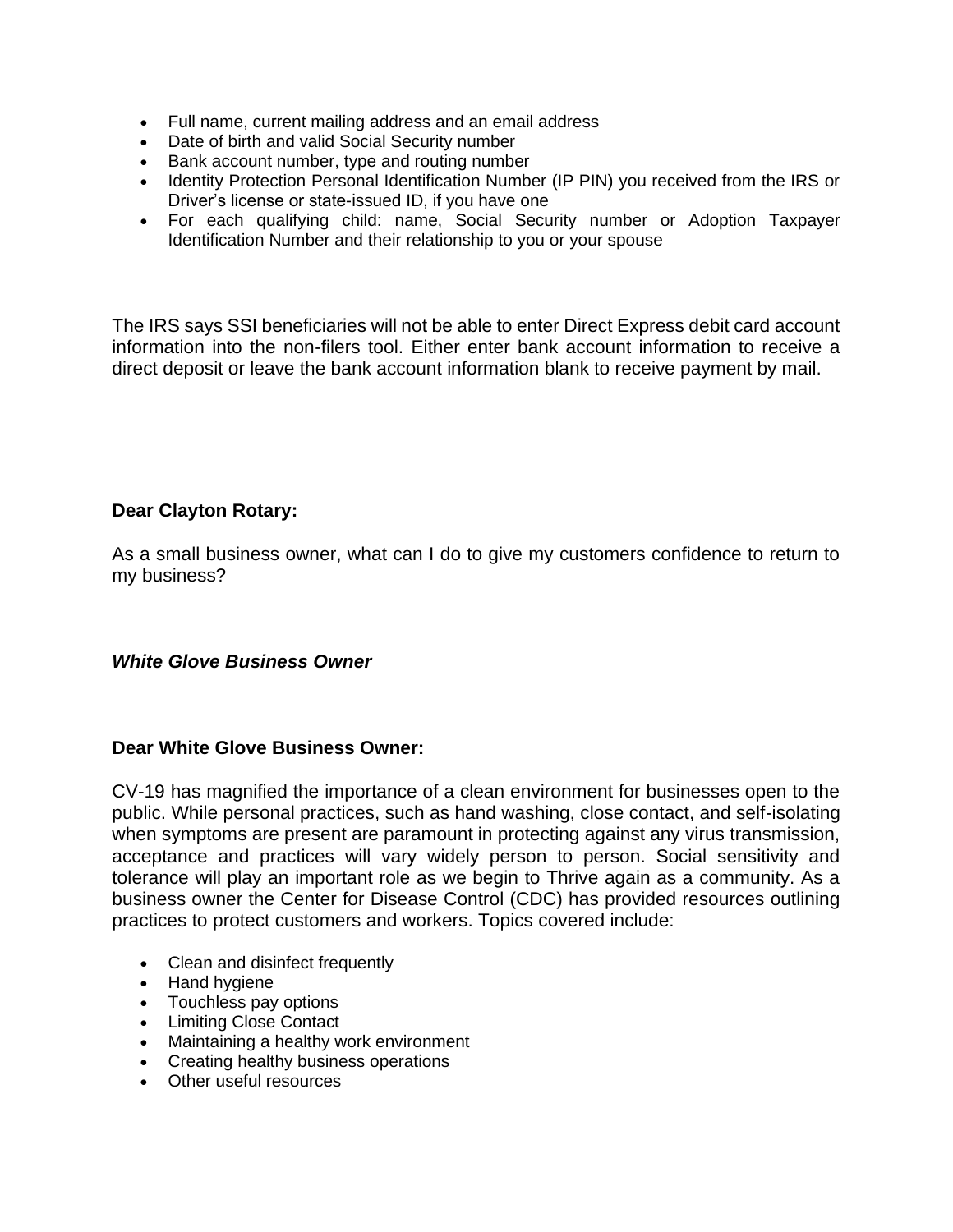# Link for information:

[https://www.cdc.gov/coronavirus/2019-ncov/community/organizations/grocery-food](https://www.cdc.gov/coronavirus/2019-ncov/community/organizations/grocery-food-retail-workers.html)[retail-workers.html](https://www.cdc.gov/coronavirus/2019-ncov/community/organizations/grocery-food-retail-workers.html)

Where can I find CDC cleaning and disinfection recommendations?

[https://www.cdc.gov/coronavirus/2019-ncov/community/organizations/cleaning](https://www.cdc.gov/coronavirus/2019-ncov/community/organizations/cleaning-disinfection.html)[disinfection.html](https://www.cdc.gov/coronavirus/2019-ncov/community/organizations/cleaning-disinfection.html)

# **Dear Clayton Rotary:**

I no longer am working and looking for information about unemployment benefits in Georgia and new CARES Act?

# *Out of work*

# **Dear Out of Work:**

The CARES Act allocated Federal money in response to the loss of employment due to CV-19. If you lost your job or were laid off by your employer and are looking into the benefits available to you in Georgia, the first place to start the process is a visit to the Georgia Dept of Labor. The highlights of the new law include:

- An additional \$600 per week on top of any state-provided unemployment benefits through July 31
- Up to 13 weeks of unemployment benefits in addition to what your state provides, up to 39 weeks; and
- Unemployment benefits for self-employed and gig workers.

Unemployment Insurance hotline can be reached at 404-232-3180.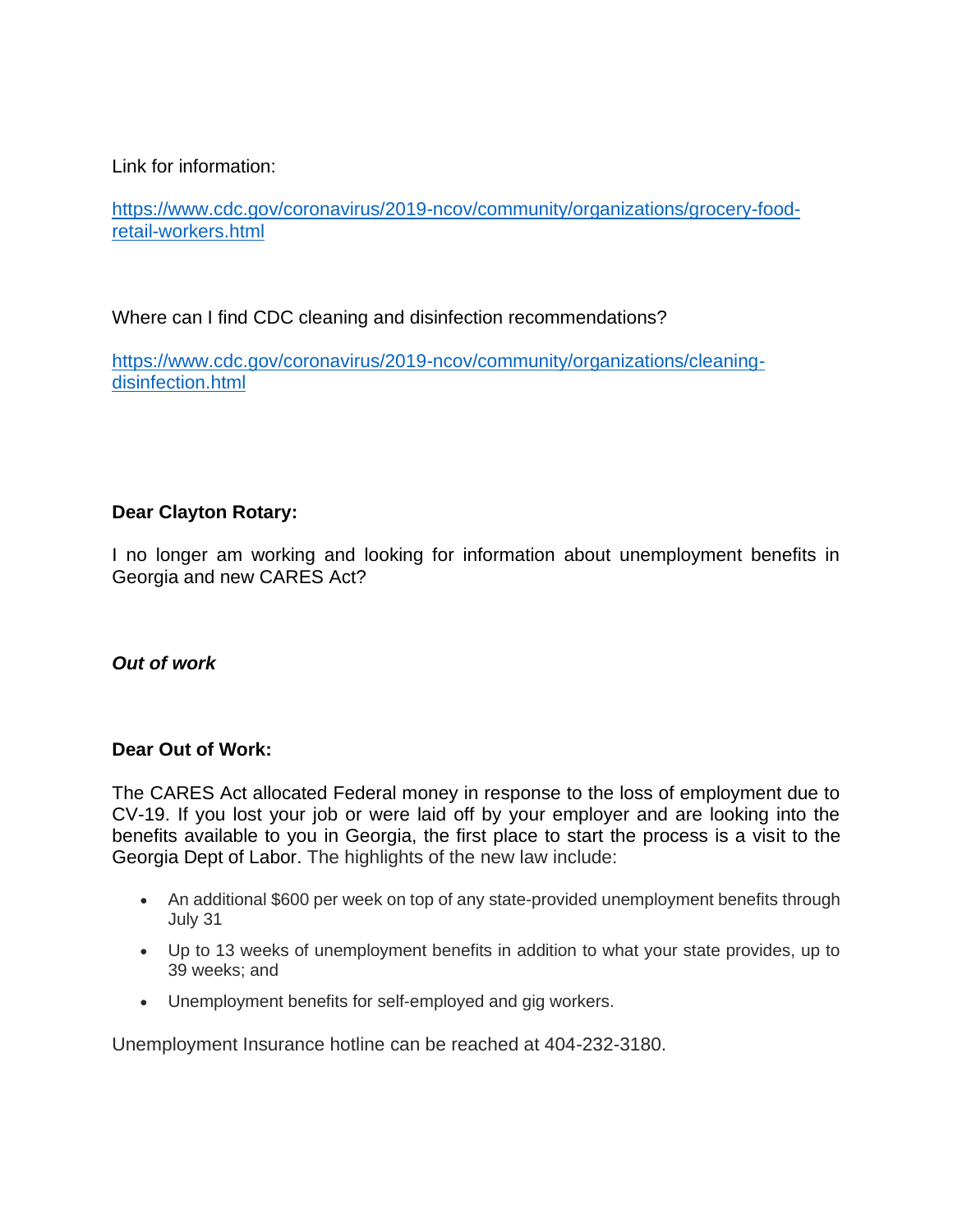I am still working, but my employer reduced my hours. Can I receive benefits?

#### *Signed Employed with Reduced Hours*

#### **Dear Employed with Reduced Hours**

Yes, you may receive some unemployment benefits. Check with your employer as they should be electronically filing an unemployment claim for you with Georgia Department of Labor during this COVID 19 crisis.

Your unemployment benefit will be paid weekly. Starting with the work week beginning Monday, 3/23/2020, the amount of money you make, before any deductions, that is over \$300 will be subtracted dollar for dollar from the amount you will get as your unemployment benefit. So, as an example, let's say you make \$12 per hour and your employer has reduced your hours to 30 hours. Your benefit amount, which is a separate calculation based on your payroll history, would be reduced by \$60. (\$360 weekly earnings less \$300).

#### **Dear Clayton Rotary:**

I am considering withdrawing money from my retirement plan to help me get through these tough times. Is this a good thing to do?

#### *Signed Maybe Raid My Retirement Plan*

#### **Dear Raid My Retirement Plan:**

Because of the U.S. Stock Market being down due to the pandemic, withdrawals of money from your retirement account should be a last resort. However, if you decide to move forward with the withdrawal, there have been a number of changes that work to your benefit:

• If you are younger than 59  $\frac{1}{2}$ , the Cares Act waives the 10 percent penalty for withdrawing money from IRAs and defined contribution plans, such as a  $401(k)$  or  $403(k)$ . Be aware that the 10 percent waiver only covers withdrawals up to \$100,000 made on or after Jan. 1. until Dec. 31, 2020.

• • To ease the tax burden, under the Cares Act you have up to three years to pay taxes on the withdrawal.

• • You can repay all or a portion of the distribution within three years, and the repayments will not be counted toward the annual contribution limits.

• • The Cares Act allows loans from your employer-sponsored retirement plans. If your employer allows loans, the Cares Act increased the loan limit to \$100,000 from \$50,000.

• • Another provision allows you to borrow up to 100 percent of your vested amount. For example, if you only have \$30,000 in your 401(k), you can borrow up to that amount.

### **Dear Clayton Rotary:**

My credit cards are maxed out and I am getting eaten alive by the high interest rates and late fees! What can I do?

### *Signed Maxed out My Credit Card*

### **Dear Maxed out My Credit Card:**

It is worth calling your credit card company to see what you can work out with them. Many card issuers have special programs to help people like you who are affected by the current crisis. They might be able to lower your monthly payment, waive late fees, temporarily lower your interest rate, and prevent your account from going past due. They might even be willing to raise your credit limit, but you probably want to avoid that if you can. Lastly, contact your primary bank (checking account, mortgage, etc.) and consult with a banker for additional advice.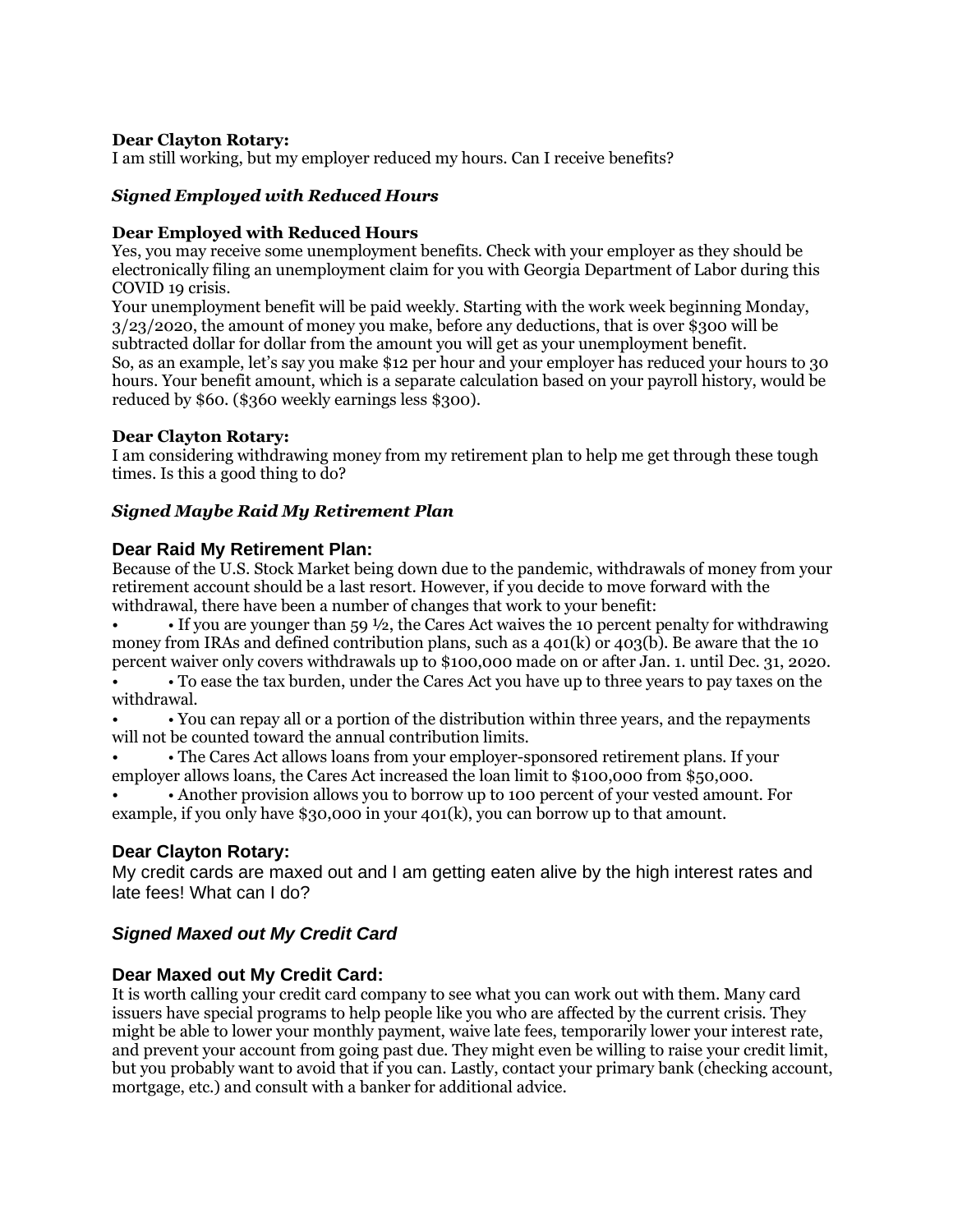*I want to help local farmers. Is there a way to buy directly from them?* 

# *Signed Fresh Food Shopper*

### **Dear Fresh Food Shopper:**

There are a number of nearby farms and grower's associations that let you order online so that you can make an easy pick up.

Here are just a few to consider:

• • Northeast Growers Association pulls together more than 50 farmers. They accept orders on their website from Friday at 9 p.m. through Monday at 9 p.m. and have pickups on Wednesdays from 5:00 p.m. - 6:30 p.m. at locations in Tiger, Clarkesville and Gainesville. https://northeastgeorgia.locallygrown.net/

• • Osage Farms is taking orders online and will bring your produce right to your car! www.osagefarm.com

• • August Produce is a local wholesale produce supplier that is currently selling directly to the consumer as a way to keep their trucks running and staff on the payroll. To order call 828-526-4617. You must call and order ahead, for a pickup at their warehouse in Rabun Gap. Buying fresh local produce at good prices is good for you and our local farmers.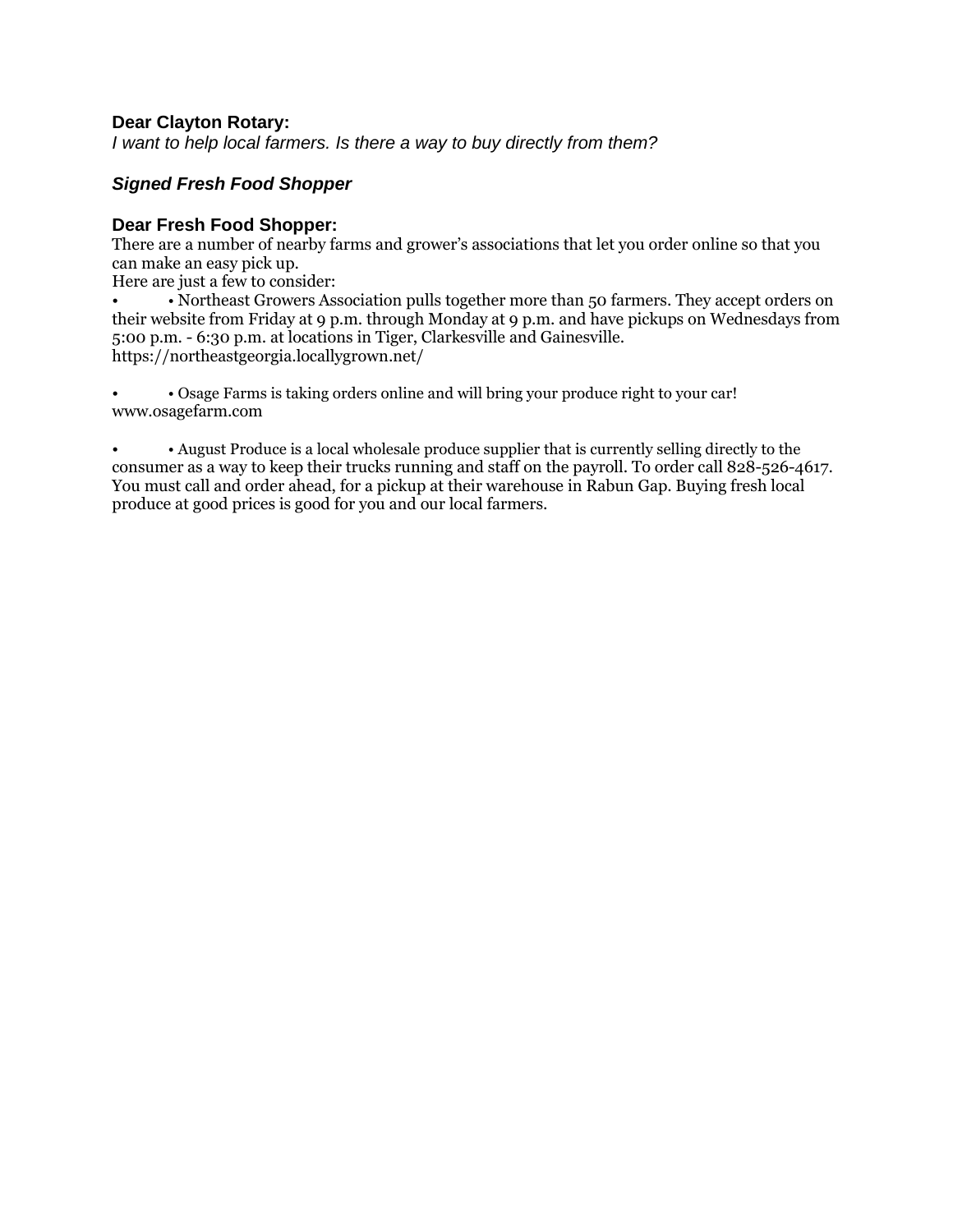My business, like so many others in Clayton, is now closed. My employees have been laid off and I have applied for a Payment Protection Program (PPP) loan through a Small Business Administration (SBA) approved lender. I am still waiting on approval for my first PPP check and I'm not sure what more I can do at this time. Are there other steps I should take?

#### *Signed, Stressed and Anxious Business Owner*

#### **Dear Stressed and Anxious Business Owner:**

We are in extraordinary times. No one has the exact recipe for surviving this economic crisis caused by this global pandemic. This forum will provide some broad guidelines and ask for the rest of the community to jump in and respond in order to pool the best ideas going forward.

PPP loans will replace some, but not all, of your revenue. It's great that you have already applied. The SBA has announced that the first allotment of monies has already been exhausted. However, Congress is currently debating an additional \$250 billion or more of PPP funding. Hopefully, this second PPP funding will be approved quickly and those companies that were standing in line first will get it.

• Check with your SBA lender to see if your application is in pending status. It is very important to pay attention to the details in your submittal. If there is an issue, correct it quickly.

• Start examining your operating expenses. Contact your suppliers, vendors, insurance providers, utilities, banks, landlords, etc. Ask for your account or payment terms to be modified or stopped all together. If appropriate, ask the vendor to temporarily place your account in hibernation to reduce ongoing expense.

Start looking into new alternative revenue sources and perhaps build something for the future. Can you establish or improve your curbside service? Are your customers aware that you are open, and if so, are they aware of your adjusted hours of operation? Is your on-line business the best it can be? Can you add gift certificates to your online site?

Your fellow businesses are going through the same thing. If you haven't already, talk to them.

*Rabun Community - please email your recommendation to Stressed and Anxious to [Claytonrotary1@gmail.com](mailto:Claytonrotary1@gmail.com)*

#### **Dear Clayton Rotary:**

I have been laid off and don't know when I will be able to return to work. I've applied for unemployment insurance and can't wait much longer for a check as my bills keep mounting. I simply don't know what to do next. Please help.

### *Signed, Distraught and Unemployed*

#### **Dear Distraught and Unemployed:**

You are not alone. Have hope. Here are some initial suggestions of actions you can take.

• • Food is one of your major expenses. A huge fundraiser was just completed to allow our local Food Bank of Northeast Georgia to support anyone during this crisis. The Food Bank is there for everyone regardless of financial need. You will not be required to show income information to pick up food for your family. Contact the Food Bank at (706) 782-0780 or visit their website (www.foodbanknega.org). The Food Bank address is 46 Plaza Way, Clayton, Ga. 30525.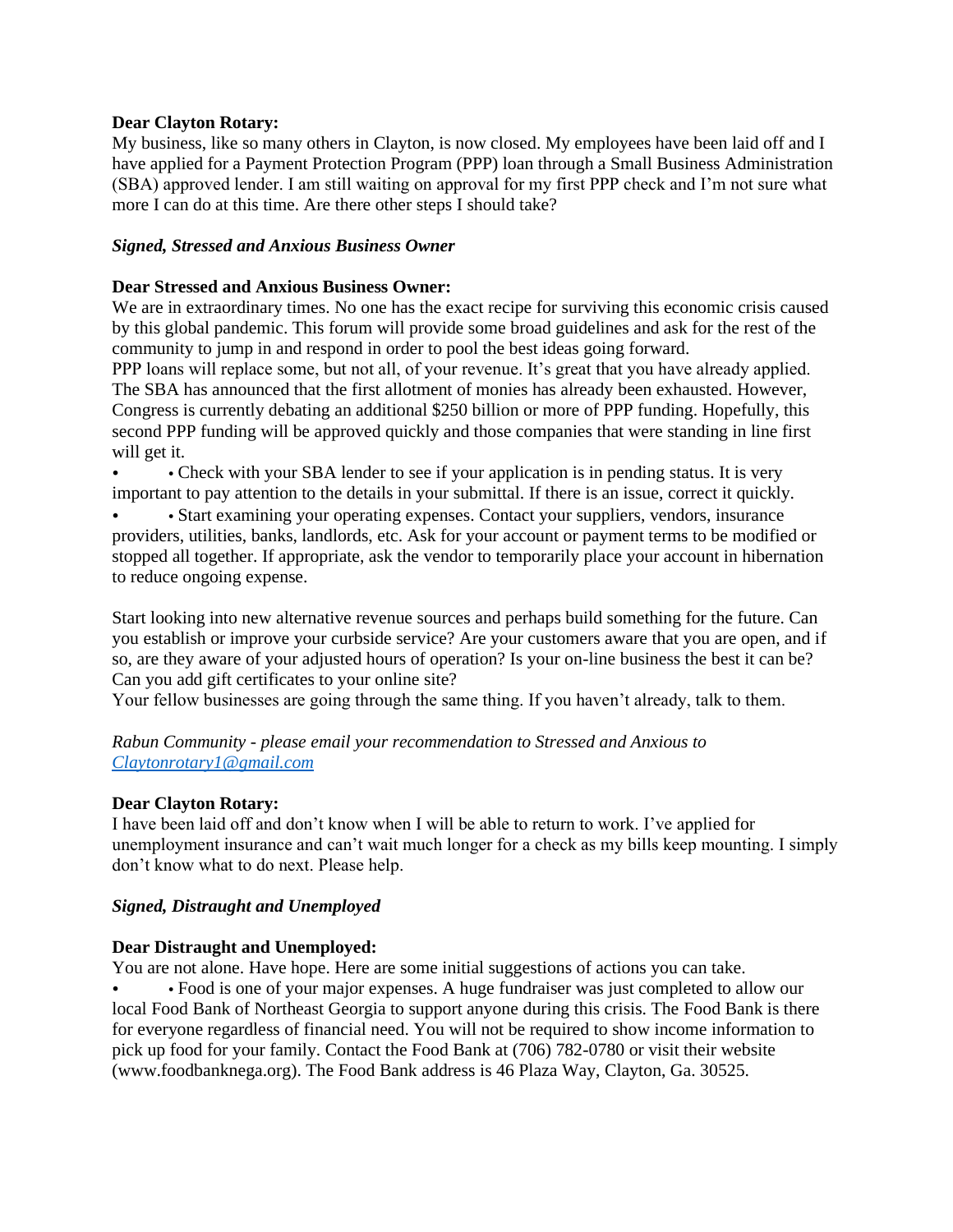• • Many banks and landlords will consider deferring your mortgage or rent payment. Call all of your vendors that provide you monthly services to ask for help on your bills! You will be surprised at how many will be willing to work with you. The key is that you must call!

• • Subject to income level constraints, economic stimulus payments of \$1,200 per adult and \$500 per child will automatically be deposited into your checking account if the IRS has your bank information. If you did not give the IRS your bank information, the check will be mailed to you in the next few weeks. You can check the status of you stimulus payment at:

www.irs.gov/coronavirus/get-my-payment. If you don't have access to the Internet, the Clayton Library offers Internet via WiFi from its parking lot.

• • Rabun Family Connections is a local non-profit agency working to help those in need. Please call 706-782.-8390 or go to their website at http://rabun.gafcp.org/ and download the "Community Resource Guide."

*Come on Rabun, let's help your neighbor. Email your recommendations to Claytonrotary1@gmail.com* 

# **Dear Clayton Rotary:**

Will I receive an economic stimulus payment if I do not make enough money to file an income tax return?

*Signed.* Need the Money

## **Dear Need the Money:**

Yes. Eligible retirees and recipients of Social Security Retirement, Disability (SSDI), Survivors' Benefits, Railroad Retirement, or Veterans' Benefits, as well as individuals who do not make enough money to file a tax return, are also eligible for the economic stimulus payment. This includes those who have no income, as well as those whose income comes entirely from federal benefit programs, such as Supplemental Security Income (SSI) benefits. No minimum income is needed for the economic stimulus payment.

*Email your questions to [Claytonrotary1@gmail.com](mailto:Claytonrotary1@gmail.com)*

# **Dear Clayton Rotary:**

I haven't filed a federal tax return for 2018 or 2019 and don't receive Social Security retirement or any other federal benefits. What do I need to do to get the \$1,200 the economic stimulus payment?

# *Signed. Did Not File Tax Returns* **Dear Did Not Files Tax Returns:**

You have to provide basic information to the IRS to receive your payment. The IRS urges you to take one of the following actions as soon as you can:

• • Via the Internet, go to www.irs.gov/coronavirus/non-filers-enter-payment-info-here. The IRS has a tool to provide simple information to the IRS so you can get your stimulus payment. U.S. citizens and permanent residents can use this tool if they had gross income that did not exceed \$12,200 (\$24,400 for married couples filing jointly) for 2019 and were not otherwise required to file a federal income tax return for 2019, and didn't plan to do so. This is the quickest way to get your payment.

• • You can file a federal income tax return for 2019 with the IRS even if you receive nontaxable income or do not make enough money to normally have to file a tax return.